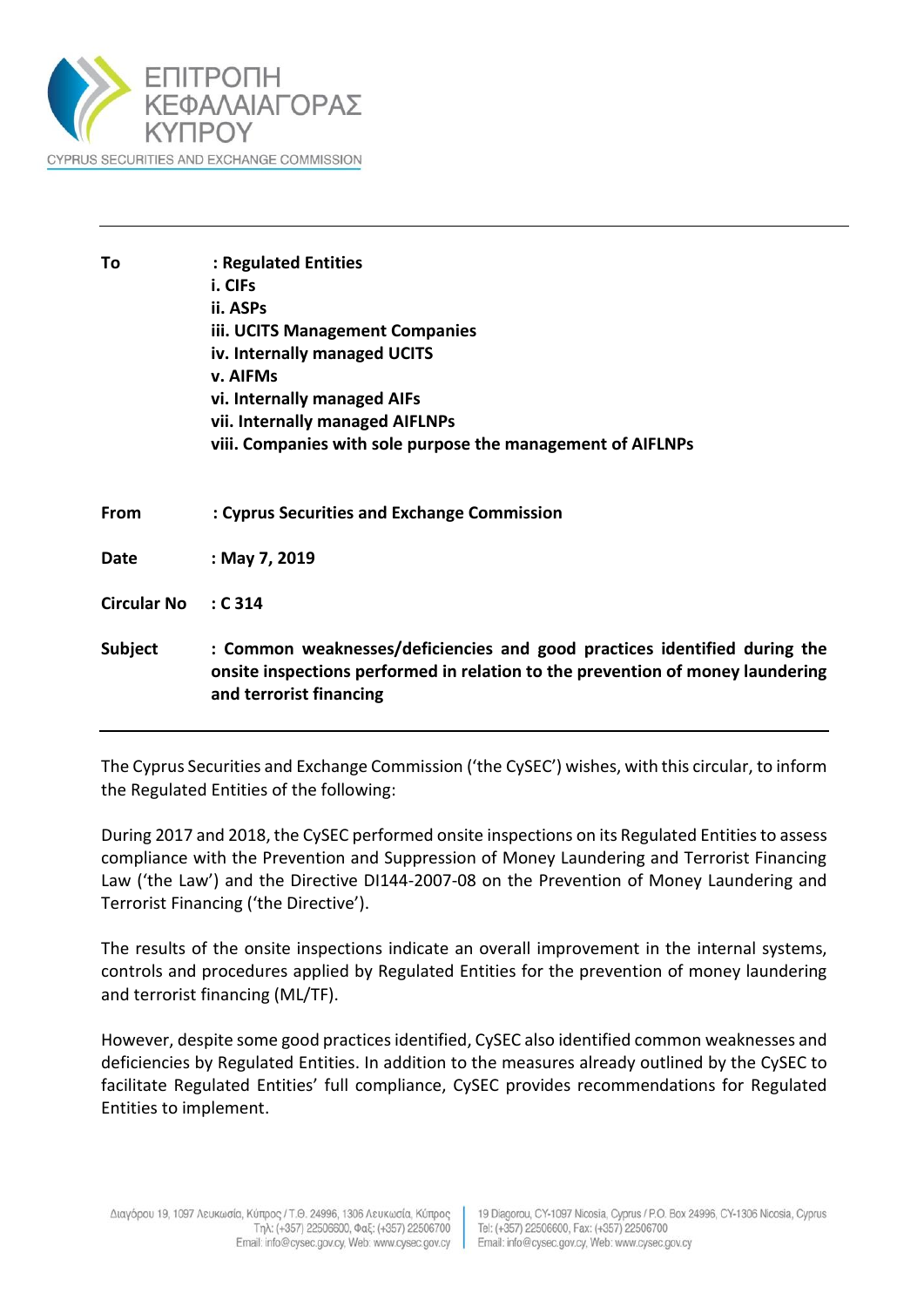## **A. Consolidating good practices identified**

CySEC identified the following good practices when carrying out its onsite inspections:

- Increased awareness and responsive actions on anti-money laundering/countering the financing of terrorism (AML/CFT) issues. Regulated Entities have invested significantly in human and technical resources for AML/CFT purposes.
- Implementation of automated systems for client due diligence (CDD), risk assessments, monitoring of transactions/accounts to spot potential ML/TF and automated screening systems for obtaining and assessing information about their customers or beneficial owners' backgrounds.
- AML/CFT training is delivered to all staff, including senior management and board members. In addition, the frequency and quality of AML/CFT training has improved significantly.
- Senior management of Regulated Entities has increased its direct and continuous overview in AML/CFT issues.
- Increased and continuous scrutiny of the customers' business relationships (at initial points of contact and during the business relationship with customers) resulting in the reduction of onboarding risky customers and reducing the overall ML/TF risk.
- Keeping AML/CFT policies and procedures up to date to ensure compliance with evolving legal and regulatory obligations.
- Assigning clear responsibility to staff for the CDD process and the gathering of relevant documentation.
- Records of customer identification and transactions data and information are retrieved quickly and without delay.
- Understanding and efficiently documenting the ownership and control structures of customers and their beneficial owners.
- Updating of customer due diligence (CDD) information and reassessment of the risk associated with the business relationship where monitoring indicates material changes from a customer's economic profile.
- Clear processes for escalating the approval of high risk including politically exposed persons (PEPs) customer relationships to senior management.
- Using open source internet checks to supplement commercially available databases when researching potential high-risk customers including PEPs.
- Face-to-face meetings and discussions with high-risk and PEP prospects before accepting or continuing the business relationship.

# **B. Common weaknesses/deficiencies identified**

CySEC identified the following common weaknesses/deficiencies across Regulated Entities when carrying out its onsite inspections: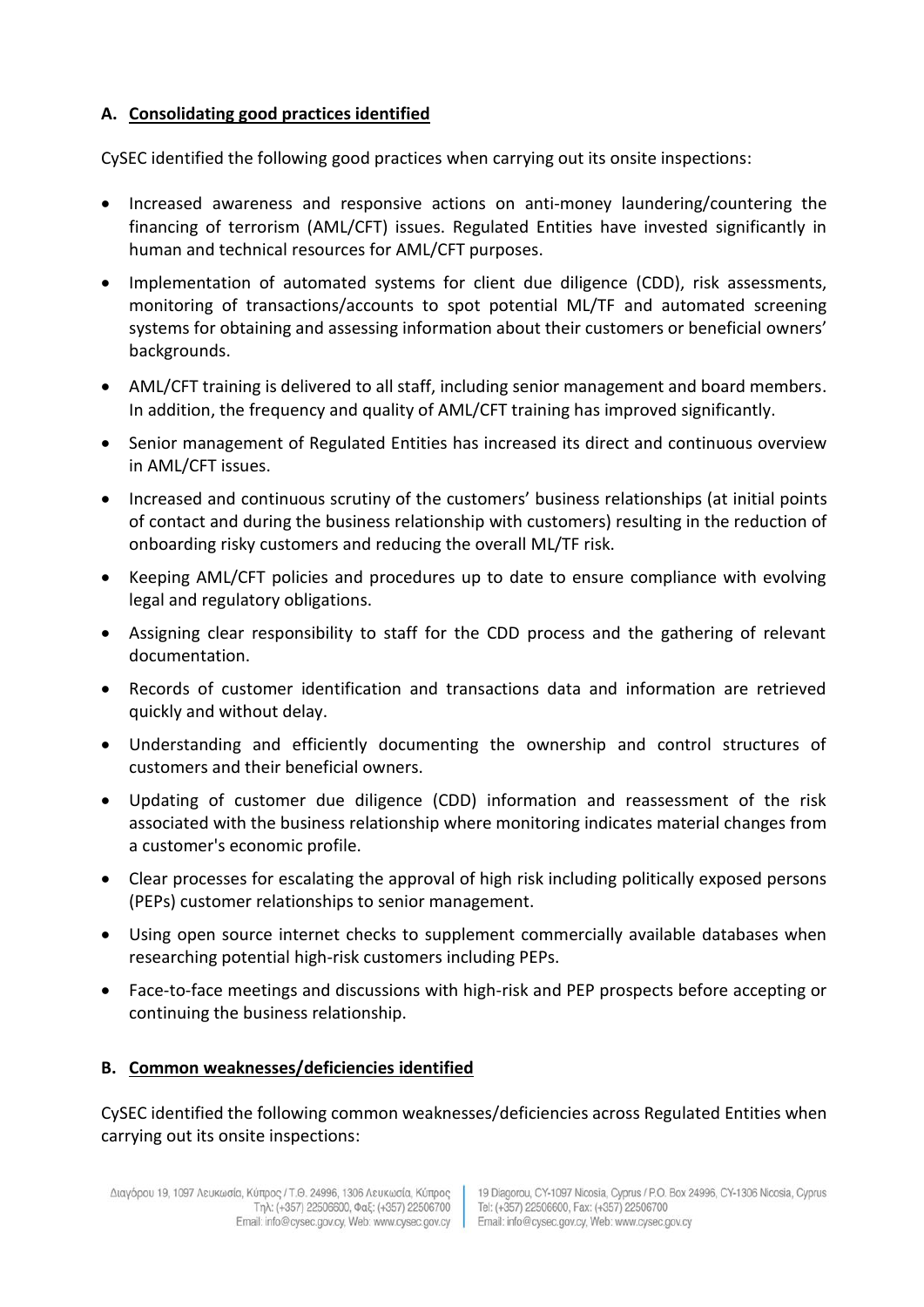#### **i. Customer Due Diligence (CDD) Measures**

- Regulated Entities do not always document sufficient and accurate information about the customers' main business activities and operations. A broad and generalised description and documentation of customers' activities and operations, or lack of (accurate) information, may lead the Regulated Entity not fully understanding the risks associated with the customers' business activities. This entails a risk that the Regulated Entity will not be able to conduct accurate follow-up of the business relationships, therefore reducing the ability to monitor the customers' transactions in a satisfactory manner – ultimately increasing the overall ML/TF risk.
- On some occasions, information for constructing the customer's economic profile such as the size of income, expected turnover, source of funds and size of wealth was not always provided. Insufficient customer due diligence information entails a risk of transaction monitoring being less effective, thereby increasing the vulnerability of Regulated Entities to being used for the purposes of ML/TF.
- Furthermore, CySEC found weaknesses in the risk-based approach processes used to verify collected customer data and information, which contributed to poor customer economic profile-building. This included insufficient measures taken to verify the size of income and the sources of customer funds and wealth*.*
- In some instances, CySEC found weaknesses in the processes of obtaining and assessing information about the customers' or beneficial owners' backgrounds, using where necessary, automated screening systems on an ongoing basis. As a result, Regulated Entities were not fully equipped to accurately identify, record and evaluate the risks posed by customers.
- On some occasions, Regulated Entities did not adequately follow the guidance provided in the Directive (Point 1 (b)(iv) of the Fourth Appendix) in relation to the verification of the identity of non-face-to face customers.
- Moreover, in some cases, although Regulated Entities had defined 'refresh cycles' in their risk management and procedures manuals to determine the frequency at which CDD information for existing customers would be reviewed and as necessary refreshed, this in practice, was not always the case. On the contrary, in some instances Regulated Entities rely upon the CDD information collected at the beginning of the business relationship, for constructing the customer's economic profile, and fail to perform ongoing updating of the economic profile as the business relationship evolves.
- In addition, CDD information was not always documented and kept together in one place. The fact that the CDD information is spread across several systems, functions and positions can lead to difficulty in producing documents and data pertaining to CDD. This also entails risks for data records continuity (e.g. in cases of system changes or resignations of staff members), and increases the risk that important information is overlooked i.e. when following up on business relationships or when monitoring transactions.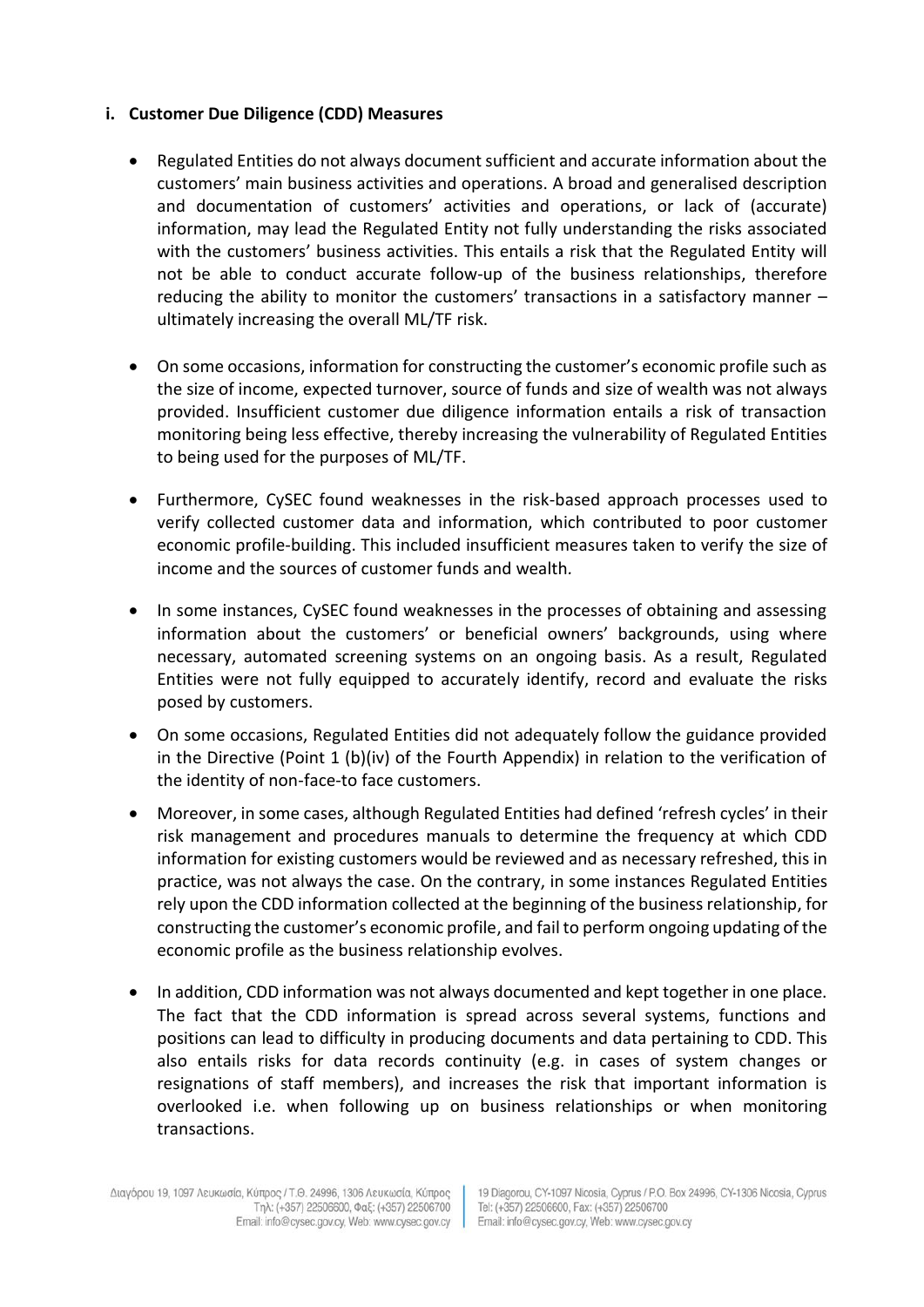### **ii. AML/CFT Risk Assessments**

- In some instances, CySEC found that Regulated Entities did not make sufficient use of the **ESA's Risk Factors Guidelines** [\(Circular C219 on ESAs Guidelines on anti-money](https://www.cysec.gov.cy/CMSPages/GetFile.aspx?guid=eedde526-54a1-4ff1-a582-4c6f83f1a2ba)  [laundering and countering the financing of terrorism](https://www.cysec.gov.cy/CMSPages/GetFile.aspx?guid=eedde526-54a1-4ff1-a582-4c6f83f1a2ba) – 'The Risk Factors Guidelines') when assessing the ML/TF risk associated with either a business relationship or occasional transaction. They did not adequately adjust the extent of the CDD measures applied to mitigate the identified ML/TF risk.
- Some AML/CFT risk assessments were not reviewed often enough and as a result, the assessment of the entity's ML/TF risks was not up to date. For example, the information collected during the business relationship was not used in the assessment of ML/TF risk.
- Risk assessments were sometimes not documented or lacked appropriate consideration of relevant risks. On some occasions, the reasoning was not explained and/or documented/recorded in the event of customer re-classification of risk. On the same note, in few instances the risk assessment procedures ware not clearly included/documented in the internal AML/CFT risk management and procedures manual.

### **iii. Customers' Screening and Transaction Monitoring**

- On some occasions, Regulated Entities held insufficient amount of accurate and/or upto-date data on customers needed to understand their normal and reasonable account activity. This makes it difficult to develop parameters for identifying unusual, suspicious transactions without obvious legitimate purpose, needed to comply with the Law and Directive.
- The increasing volumes of transactions coupled with technological advances that enable customers to transact on a non-face-to-face basis have necessitated a move towards automated transaction monitoring systems. While some Regulated Entities have made significant investment in automated transaction monitoring systems, others continue to use manual transaction monitoring processes, which can result in delays in identifying and reporting suspicious transactions.
- In addition, weaknesses in the procedures implemented by some Regulated Entities have been noted, particularly with regards to using automated screening systems not only at the beginning of the business relationship but on an ongoing basis.

#### **iv. Reporting of suspicious transactions/activities to MOKAS**

- Some Regulated Entities do not sufficiently document details of the assessments performed to identify suspicious transactions. These details included the reasons for suspicion, notes on whether additional monitoring/investigation was undertaken, and the rationale for reporting/not reporting.
- Although the submission of STRs/SARs by Regulated Entities to MOKAS follow an upward trend, there is room for improvement for Regulated Entities to consider factors such as